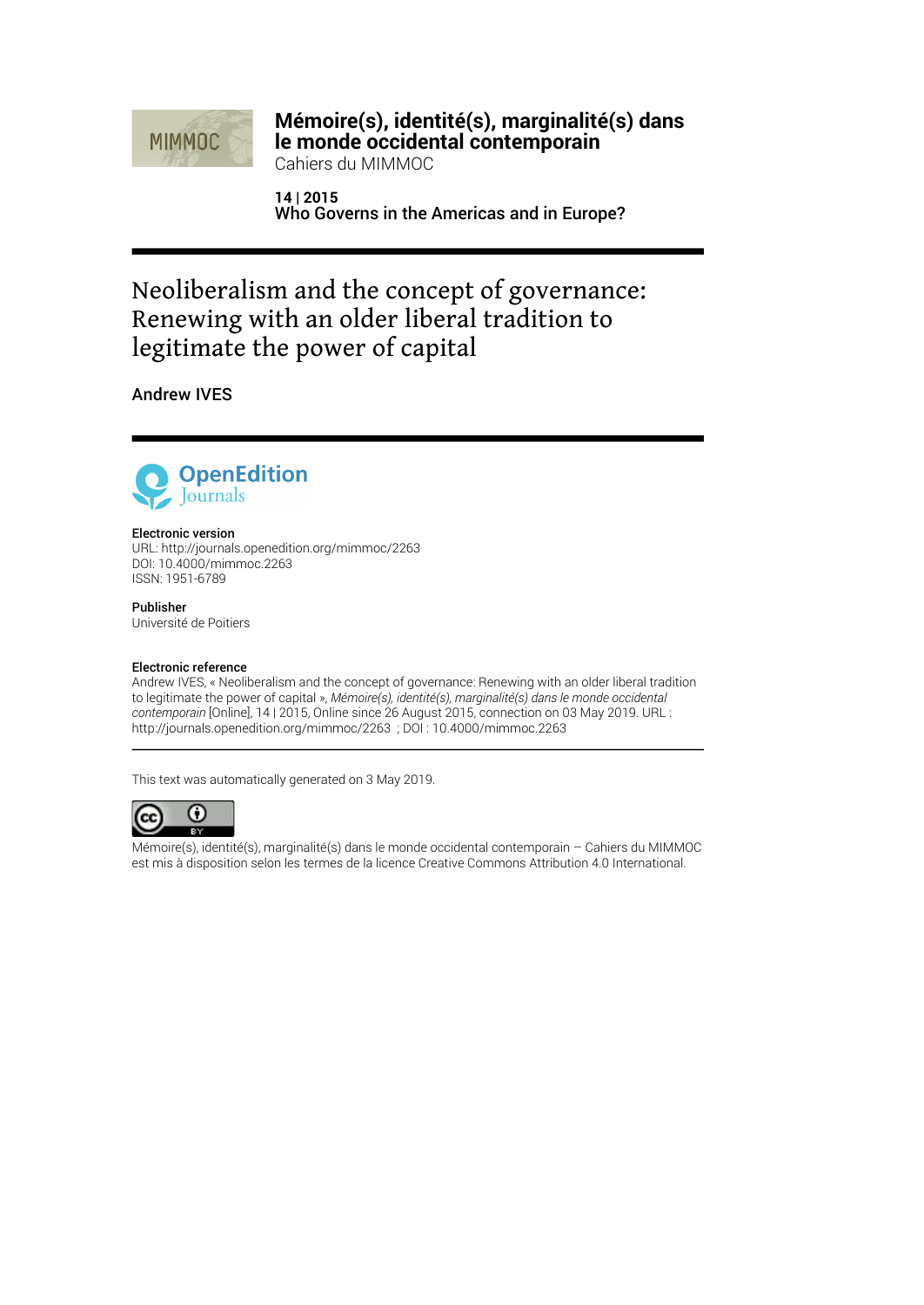# Neoliberalism and the concept of governance: Renewing with an older liberal tradition to legitimate the power of capital

Andrew IVES

# Introduction

<span id="page-1-0"></span>1 In a regime faithful to neoliberal tenets, governance must be carried out within the constraints of the doctrines of limited government and self-regulating markets. This type of management shifts the locus of power away from citizens and their representatives towards those with capital. As such the neoliberal vision of governance in fact renews with an older liberal tradition and places power squarely in the hands of the bourgeoisie, that is to say those who have capital to invest and whose goal is to accumulate more. In this way, the neoliberals return to the fundamentals of the liberal tradition as established by John Locke, and they turn their backs on the evolution of the liberal regime since the mid-19th century. The term "governance" with its apparent neutrality – presented by its proponents as simply a pragmatic method of management – hides from view the reappropriation of power by the bourgeoisie after more than a century of efforts by reformist liberals to reorient the liberal regime and to place individual self-realization as its primary objective. C.B. Macpherson, in his work *The Life and Times of Liberal Democracy*, identified an internal debate within liberalism between those for whom the principal objective of a liberal regime is to allow each individual to realize his or her potential and those who believe that the primary objective of a liberal regime is simply to leave people alone to the greatest extent possible and allow them to compete in an unhindered market.[1](#page-9-0) Governance as defined by neoliberals contributes to resolving the inner struggle within liberalism in favour of the second definition.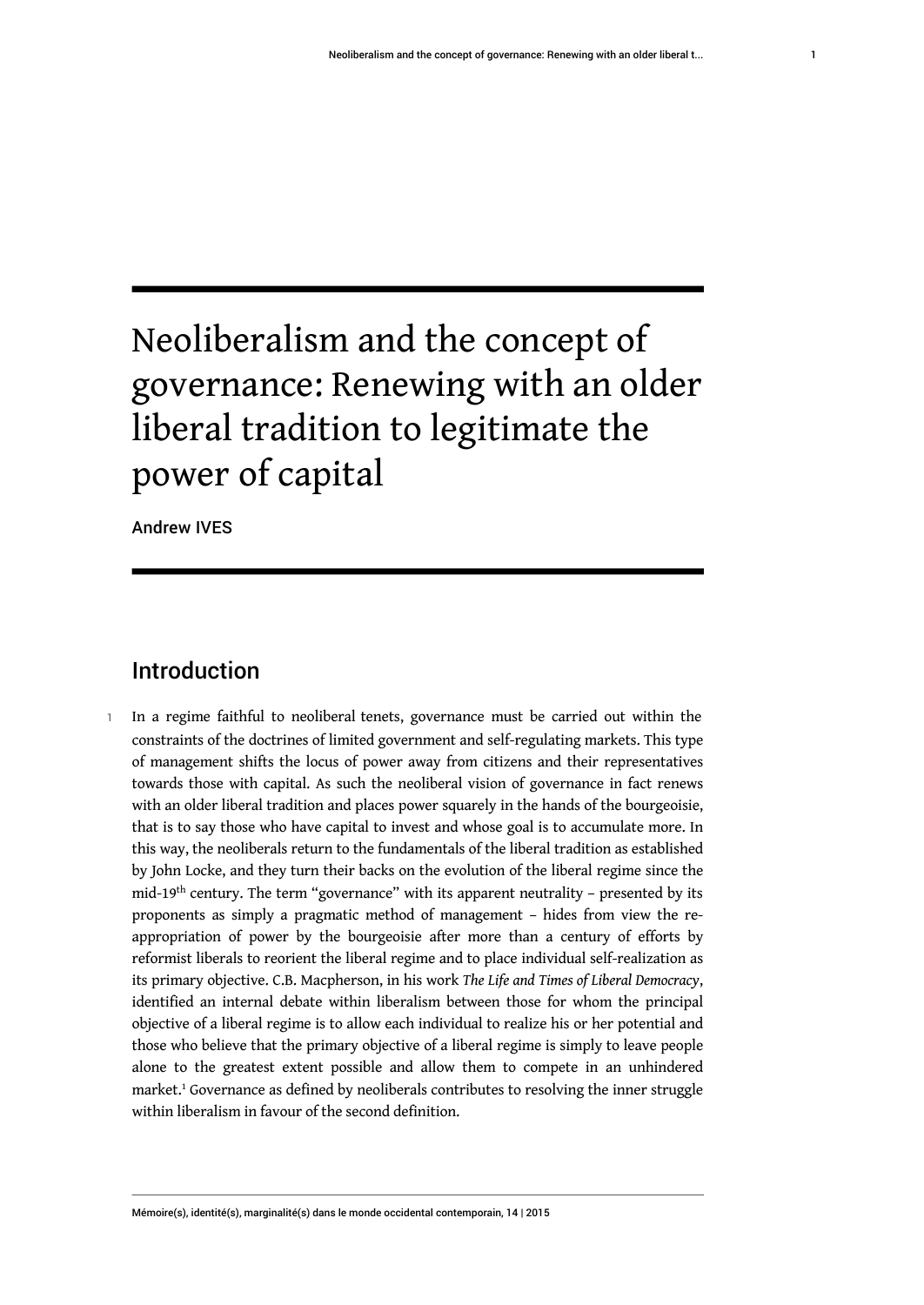#### Defining neoliberalism and governance

- 2 Numerous authors have attempted to provide a definition of neoliberalism, the best known of which is David Harvey in his *A Brief History of Neoliberalism*. Perhaps the most meaningful way of defining "neoliberalism" is to accept that it originates in the desire to renew with an older form of liberalism, in the same way as the architects under Napoleon created the *neoclassical* style by renewing with classical architecture (columns, triangular pediments), or in the way that those who initiated the neo-Romanesque style integrated the rounded archways of traditional Romanesque architecture into more contemporary designs. Theoretically this should be enough to define the term. After all, *neoliberalism* reveals a very basic grammatical structure: it is simply composed of the prefix "neo" added to the substantive noun "liberal". Neoliberals are therefore those who reject the evolution of the liberal regime since the late 19<sup>th</sup> century, and especially since the New Dealers managed to appropriate the term liberal and use it to designate their brand of Keynesian, interventionist political economy. David Harvey provides a more precise definition of contemporary neoliberalism that pulls together the policies of Ronald Reagan, Margaret Thatcher and Deng Xiaoping under one title, and includes an analysis of the role of international institutions promoting globalization and free trade. The political figures at the heart of the neoliberal turn in the early 1980s, along with the leaders of the international institutions, shared a belief in the goal of "liberating individual entrepreneurial freedoms and skills within an institutional framework characterized by strong property rights, free markets and free trade."<sup>[2](#page-9-1)</sup> They also shared the desire to expand the domain of markets into new areas that, until then, were largely outside the market economy, such as education, health care and water resources. Neoliberals are also unified in their desire to challenge traditional sources of opposition such as labour unions, environmental protection advocates or even nation-states that have retained their historic attachment to welfare state provisions. The two definitions of neoliberalism – Harvey's and the more general concept of renewing with an older form of liberalism - are in fact complementary: it is by rejecting the liberalism of the post-war consensus and by returning to founders of liberal theory for inspiration, notably John Locke and Adam Smith, that the Thatcher-Reagan–Deng triumvirate and their cohorts were able to develop and to impose the neoliberal ideology described by Harvey, which has since become hegemonic. A new model of governmental management, namely the concept of *governance*, has been employed by neoliberals to help achieve their goals.
- <span id="page-2-0"></span>The term "governance" began to appear in the 1980s. On one level, the term corresponds simply to "the action of governing" (Oxford Shorter). However, it is also important to note that neoliberals have appropriated the term and have managed to impose their own definition. As such, "governance" has come to be understood as a specific form of management, originally used in the private sector but that increasingly has been adopted by government, which recreates the mechanisms of a free market for the decisionmaking process. This can be seen for example in the use of the language of "stakeholders" by governments in public meetings. In a business context, using the word "stakeholders" could be seen as an improvement with regard to the traditional idea of shareholders. It widens the scope of participation beyond those who have invested in a company to include groups that are affected by the company's actions. However, when the concept is used in the public sector, it reduces the importance of government as a decision-maker.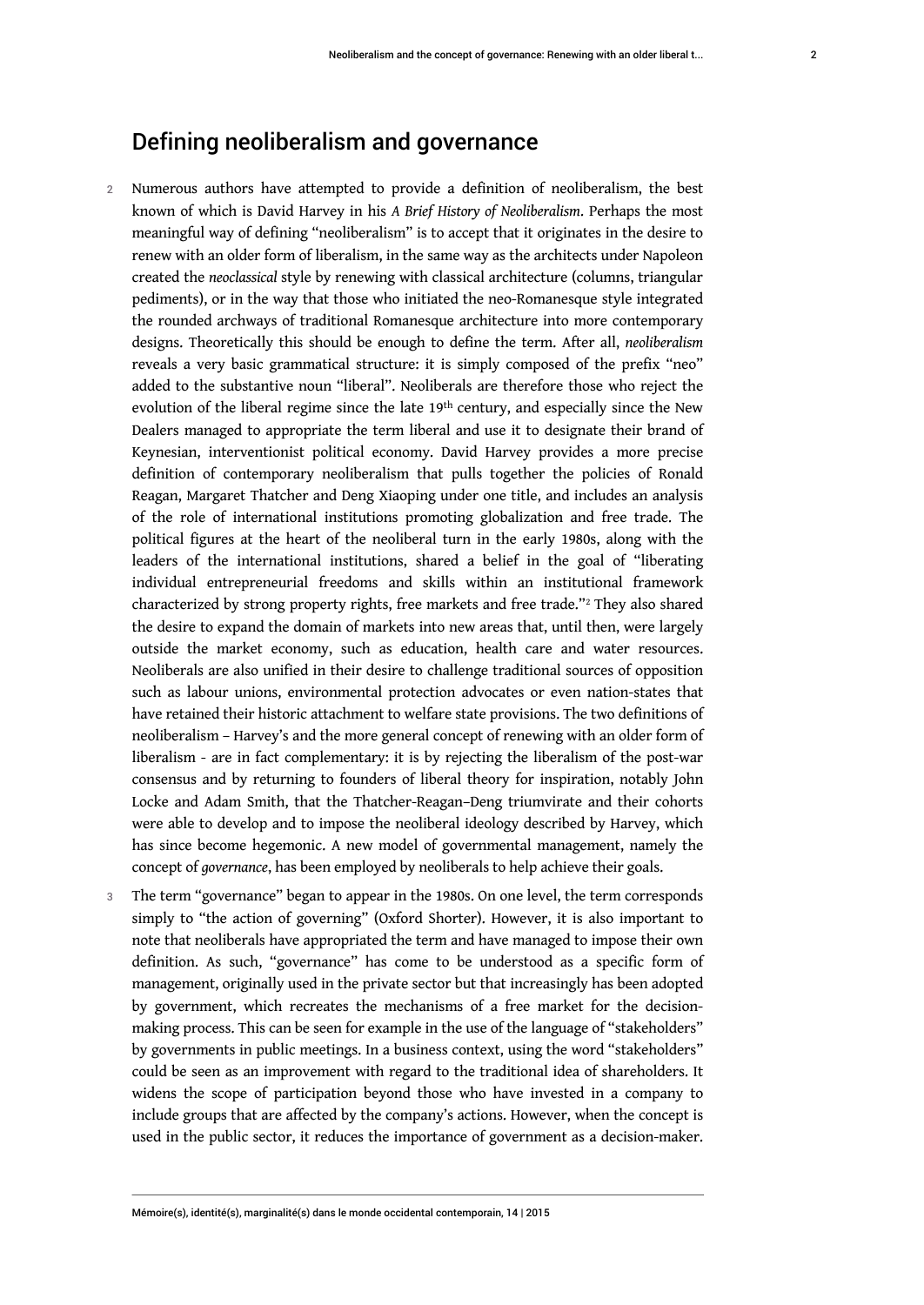Governments, mandated by the people through electoral processes, become just one actor in the decision-making process, rather than the essential dominant decider. Instead of seeing their role as that of representing the public interest, and of protecting that interest by imposing limits on the power of private factions, the language of *governance* puts government on equal footing with other actors. Instead of being subject to limits imposed by government, private factions thus become negotiating partners. Under the concept of governance, there is no longer a role for government as advocate for the general interest; instead government is seen as one actor representing a competing interest with other legitimate actors. The public interest is assumed to be met by reaching agreements with the various actors. The word governance is used both for corporate management and for government management and implicitly implies that the interests of both can be made to coincide in an open dialogue. The use of the word governance to designate this type of management reminiscent of free market relations between competing agents can be seen as a victory for the neoliberals. They have imposed a free market model on the very act of governing. Since the onslaught of neoliberal influence under Reagan and Thatcher, governments have come and gone, but the new language of governance has remained, creating a self-perpetuating mechanism. In the neoliberal regime, the concept of governance has contributed to putting decisionmaking power back into the hands of those who possess capital, and limiting the

4 Clearly defining neoliberalism and governance allows this paper to make a clear link between the two. However, addressing this basic requirement also illustrates a problem in the treatment of the two terms in the mainstream media: neoliberalism as a noun has become ambiguous due to its frequent use and misuse, while governance suffers from an Orwellian *newspeak* usage that muddles the debate. Even among academics the terms neoliberalism and governance are often used loosely. This point has been made by Oliver Marc Hartwich in a widely read article entitled "Neoliberalism: The Genesis of a Political Swearword." Hartwich suggests that few people use the term as a politically neutral designation for a school of thought. Instead, neoliberalism is employed as a broad rallying call for leftist critiques of contemporary right-wing policy, and is often used without discrimination to criticize orthodoxy in economic policy, but also social conservatism, or even western-led military interventions abroad.<sup>[3](#page-9-2)</sup> In short, Hartwich suggests that the very use of the term *neoliberal* has come to constitute a political statement.

influence of government and of their regulatory agencies.

<span id="page-3-0"></span>5 There is another difficulty with defining the term: namely there are multiple schools in political economy which, while accepting the idea that they look for their inspiration in an older liberal tradition, do not all agree on the degree to which the Keynesian reformist liberalism that became the orthodoxy during the post-war consensus should be rejected. Which of these schools are neoliberal, and which are not? In short, at which point does an economist or politician deserve to be branded as a *neoliberal*? Few of these currents of thought would employ the term to describe their own convictions in political economy. Milton Friedman, for example, though widely categorized as a neoliberal by other specialists preferred to call himself a "true liberal." In doing so, however, he was legitimating the definition proposed above. Hayek, Friedman and the Chicago School were consistent in their desire to turn their backs on the policies of the post-war consensus and they all find their reference point in what used to be called liberal in the 19<sup>th</sup> century before the liberal reformists had been obliged to respond to the socialist challenge. The liberal reformists were so successful in reorienting the regime that, in the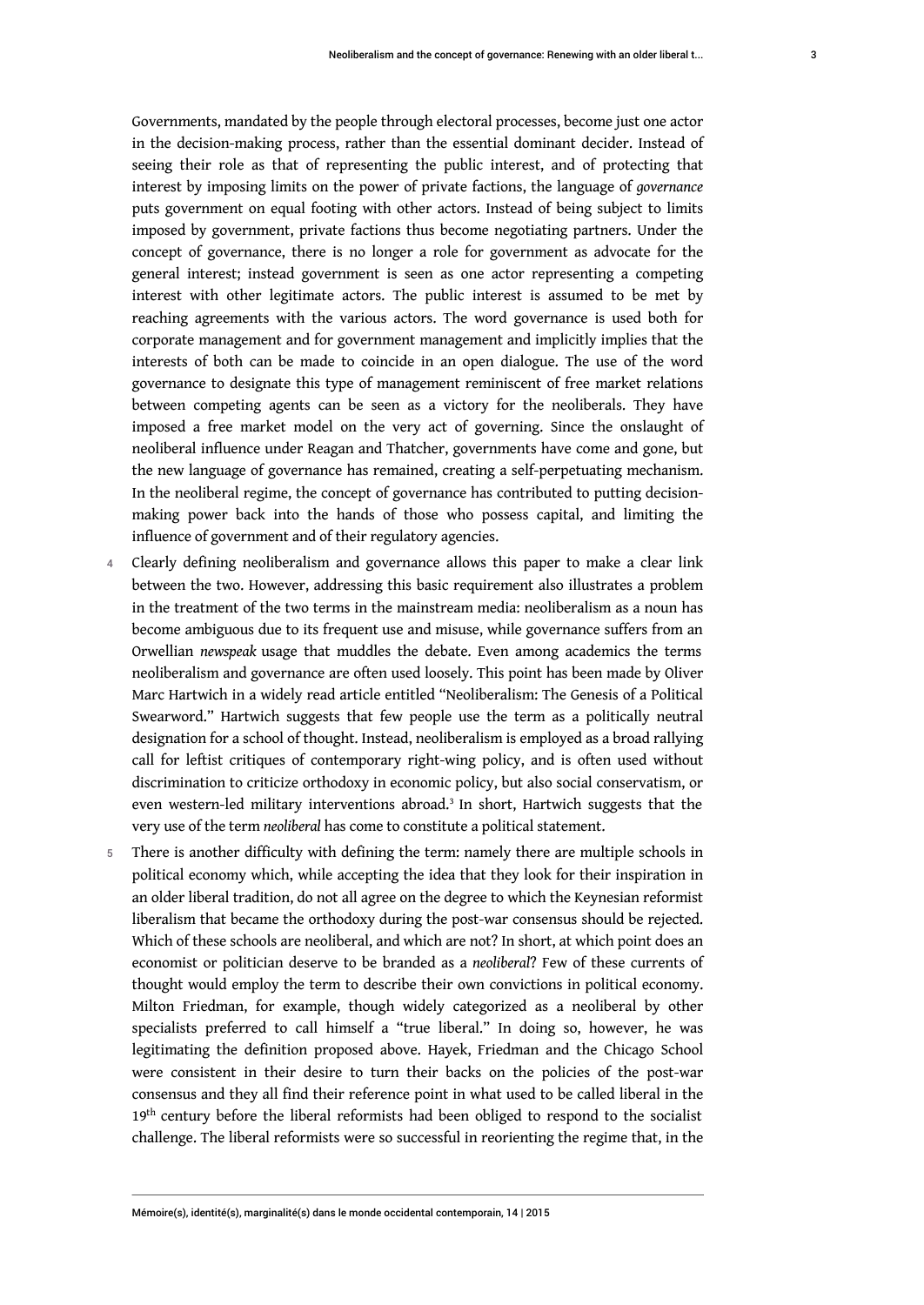USA, the word *liberal* itself became synonymous with the reforms in favour of equal opportunity, reforms which required the state to take on a more active role. Neoliberals are those who prone a return to an older liberal tradition before it had been transformed by John Stuart Mill's insistence on the liberal regime's necessary commitment to the objective of individual fulfillment for all members of society, including those in the laboring classes. In short, neoliberal is necessary as a term because "liberal" has been usurped, at least in America, by the left-leaning liberal reformers.

6 This article reinforces Harvey's working thesis that behind the veil of a debate in political philosophy, neoliberals use their concept of governance in a very concrete form: they reestablish power to a wealthy ruling elite. Harvey expresses this clearly in the first chapter of his *Brief History*:

<span id="page-4-1"></span><span id="page-4-0"></span>We can, therefore, interpret neoliberalization either as a utopian project to realize a theoretical design for the reorganization of international capitalism or as political project to re-establish the conditions for capital accumulation and to restore the power of economic elites. In what follows I shall argue that the second of these objectives has in practice dominated.[4](#page-9-3)

7 Harvey presents the political philosophy, and the principles of management, that characterize neoliberalism as largely playing the role of legitimation and justification behind what remains the primary objective, namely "the restoration of class power."[5](#page-9-4) While in agreement with Harvey's thesis, this paper hopes to innovate in two ways. First by establishing a clear genealogy in the history of ideas, the paper reveals that neoliberalism represents a return to an older tradition; it is reactionary rather than innovative. What's more, we will argue that, in finding their inspiration in the work of John Locke, neoliberals turn to a thinker whose *raison d'être* was the legitimation of class power. Secondly, the article hopes to debunk the newspeak usage of the term governance. Here governance, as used by neoliberals, will be presented, not as an innovative and efficient management technique, but instead as a means to impose unpopular decisions related to the dismantling of the welfare state, and to conceal the return of decisionmaking power to the capital holding bourgeoisie.

# <span id="page-4-2"></span>Competing forms of liberalism

8 Neoliberalism is concerned with defending a particular vision with regard to the relationship between individuals and the state. Although Neoliberals would certainly not always agree with John Stuart Mill's conclusions, they are interested in the same central question presented in his major work *On Liberty*, namely defining "the nature and limits of the power which can be legitimately exercised by society over the individual."[6](#page-9-5) The particularity of neoliberalism is found in how it defines "the nature and limits" of government, and to be more precise, in its commitment to the objective of drastically limiting governments' power to regulate. The principal justification invoked for this position is the claim that a governing body, by its very nature, constitutes a potential threat to individual freedom and must therefore be subject to strict limits. The second argument is the supposed increased efficiency of economies that function without government regulations. Left-leaning or reformist liberals – those who remain faithful to the interventionist policies of the New Deal and of the post-war consensus, and who are called "liberals" in common American usage - counter these arguments with the claim that government action is legitimate if it expands the scope of freedom for individuals. In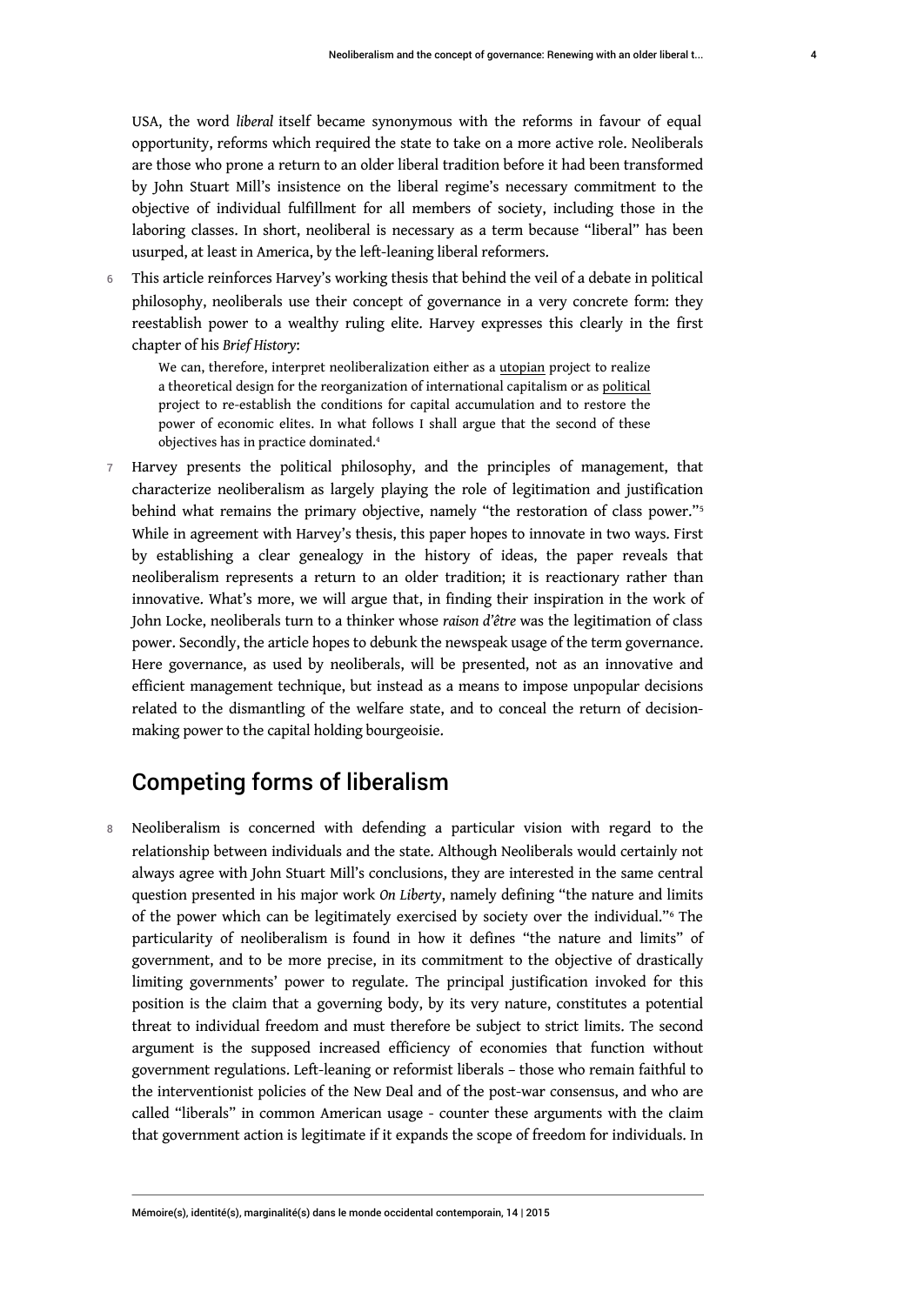particular, government intervention, and government regulation in the economy are legitimate when they allow greater scope for "pursuing happiness," in particular for those who otherwise would be restricted in their individual quest by poverty, discrimination or a lack of education. Both forms of liberalism are founded in methodological individualism, but they differ in their definition of freedom. If we use the distinction popularized by Isaiah Berlin in his seminal essay "Two Concepts of Liberty", neoliberals adopt a strict definition of negative freedom, in which freedom is equated with an absence of constraints imposed on an individual by outside authorities. On the other hand, liberals in the common American usage accept to a certain degree the concept of positive freedom, which is defined as more than simply a theoretical lack of constraint; positive freedom requires giving people the *means* to exercise their free will. Negative freedom is often summarized as "freedom from" and is concerned with limiting the intrusive powers of representatives of the state on individuals; positive freedom on the other hand is usually given the shorthand "freedom to" and focuses on the freedom to act. In the positive freedom tradition the theoretical negative freedom in one's private domain is considered insufficient; true freedom involves *exercising* one's free will. Reformist liberals believe that creating the conditions which would allow each individual to have the means to exercise their free will requires collective action. They therefore find it legitimate to designate power to the state to achieve the objective of equal opportunity. Neoliberals, on the other hand, mock the positive freedom interpretation. They say that those who talk about "positive" freedom are in fact misusing the term. Berlin states their case well when he writes:

<span id="page-5-0"></span>But nothing is gained by a confusion of terms. To avoid glaring inequality or widespread misery I am ready to sacrifice some, or all, of my freedom: I may do so willingly and freely; but it is freedom that I am giving up for the sake of justice or equality or the love of my fellow men.(…) Everything is what it is: liberty is liberty, not equality or fairness or justice or human happiness or a quiet conscience.[7](#page-9-6)

9 Berlin, in his role of scholar and philosopher, tries to apply a strict definition of freedom, and questions whether the terminology of "positive freedom" is appropriate. However, he is sympathetic to the positive freedom tradition and recognizes that left-leaning liberals "believe, with good reason, that if individual liberty is an ultimate end for human beings, none should be deprived of it by others; least of all that some should enjoy it at the expense of others."<sup>[8](#page-9-7)</sup> While sharing Berlin's view that the term is inappropriate, Friedrich Hayek, who can be considered as the principal architect of neoliberal model, does not share his respect for those coming out of this tradition. This can be seen in the following quote from his influential book *The Road to Serfdom*:

<span id="page-5-2"></span><span id="page-5-1"></span>To allay these suspicions and to harness to its cart the strongest of all political motives - the craving for freedom - socialists began increasingly to make use of the promise of a "new freedom." Socialism was to bring "economic freedom," without which the political freedom already gained was "not worth having." (…) The subtle change in meaning to which the word freedom was subjected in order that this argument should sound plausible is important. To the great apostles of political freedom, the word had meant freedom from coercion, freedom from the arbitrary power of other men. The new freedom promised, however, was to be freedom from necessity, release from the compulsion of the circumstances which inevitably limit the range of choice of all of us. (…) Freedom in this sense is, of course, merely another name for power or wealth. (…) The demand for the new freedom was thus only another name for the old demand for an equal distribution of wealth.<sup>[9](#page-9-8)</sup>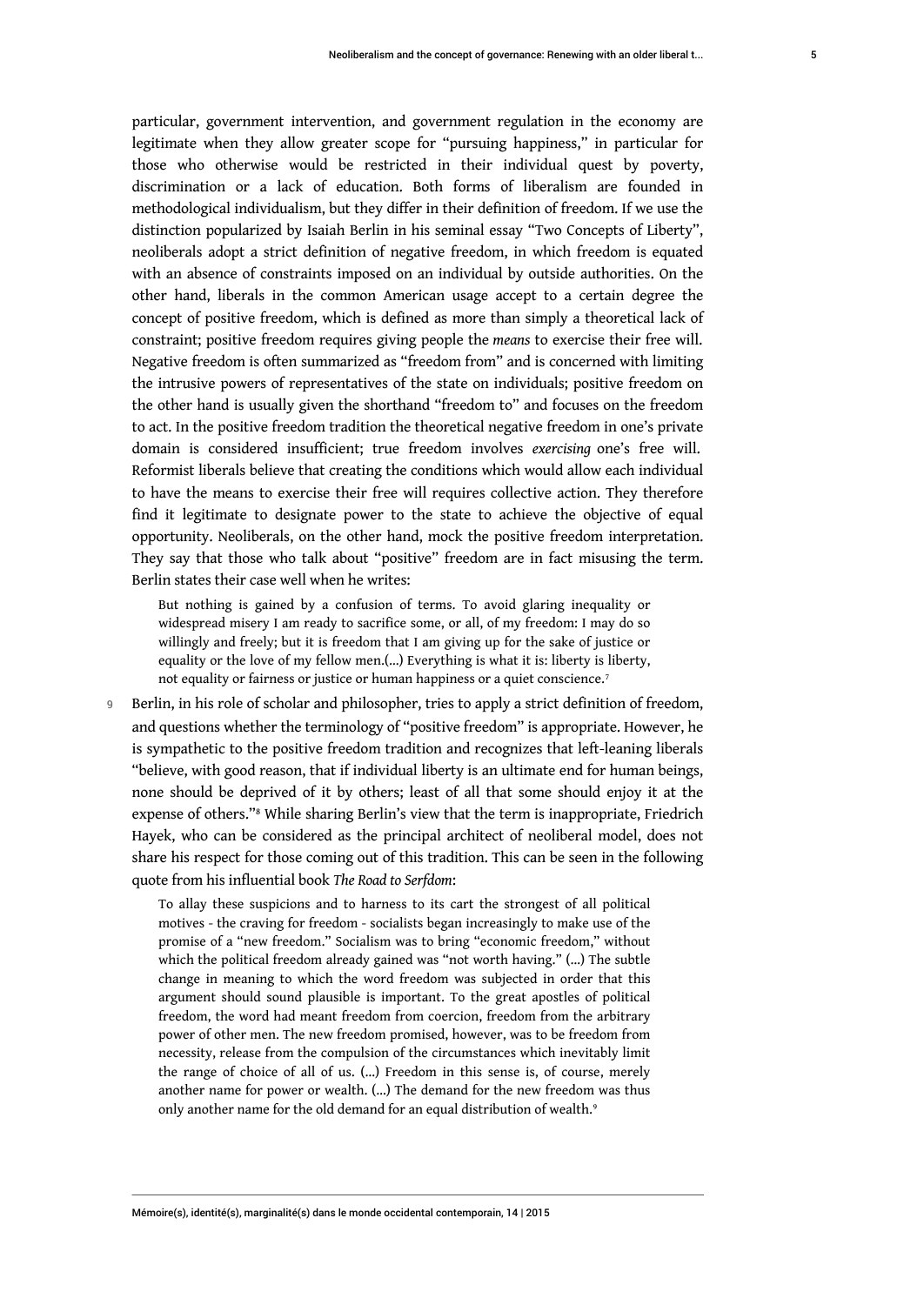<span id="page-6-0"></span>Hayek refuses to accept the validity of a competing definition of freedom, and goes on to lambaste the positive freedom tradition as a deliberate misrepresentation by the socialist movement in order to attract support to its cause. Hayek was never tender with his political opponents. In his book *Law Liberty and Legislation*, he derided those who defended the cause of "social justice", claiming the term was "intellectually disreputable, the mark of demagogy or cheap journalism which responsible thinkers ought to be ashamed to use because, once its vacuity is recognized, its use is dishonest"[10](#page-9-9) To sum up, neoliberals reject outright the principle of government intervention, even when noble objectives such as the expansion of the scope of freedom for all, or the establishment of social justice are invoked. For neoliberals, individual freedom is presented as the cornerstone value of the liberal regime; as such government action is illegitimate if it limits individual freedom in any way. Neoliberals therefore advocate reducing the role of government to its strict minimum; governments are constituted to deal with security questions, to ensure the rule of law and to provide an environment propitious to the accumulation of capital. This last function implies providing a stable money supply and protecting investment, but it may also require a strong military force to protect the stability of the free market.

# <span id="page-6-1"></span>Governance in a neoliberal environment

- 11 As we have seen, defending individual freedom is used as a rallying cry by neoliberals to legitimate emasculating governing agencies. But this choice gives rise to an apparent dilemma, namely in the absence of a robust civil government, who exercises power and how is it exercised? What happens to the concept of *governance* in a state that has limited power to make decisions? The answer for neoliberals has been to vaunt the merits of selfregulating markets, and to suggest that markets function best when the regulatory powers of the state have been removed. The concept of self-regulating markets is central to neoliberalism, and it has been developed in detail by one of the central figures in this school of thought, Friedrich Hayek, in his concept of "spontaneous order."[11](#page-9-10) However, in spite of the erudition of Hayek, and the complexity of his models, in reality he innovates very little, and his source of inspiration can always be found by reaching back into an earlier liberal tradition. In this case, Hayek simply reworks Adam Smith's well known concept of *the invisible hand*. This is true of most of the ideas defended by neoliberals. In fact what reunites the different strands of neoliberal thought is the choice to discard the evolution of liberalism since John Stuart Mill and to look for their inspiration in an earlier liberal tradition. The concept of governance is no exception to the rule. When there is a need to move beyond their unwavering faith in markets, and to respond pragmatically about the exercise of power, neoliberals rely on a rather nebulous concept they call "governance," in which real authority is in the hands of those with capital. In this the neoliberals vindicate the work of C.B. Macpherson, who coined the term "possessive individualism" to describe the founding postulates of the liberal regime.<sup>[12](#page-10-0)</sup> Macpherson's work has been largely neglected over the past thirty years, but neoliberal theories of governance bring Macpherson back onto centre stage.
- <span id="page-6-2"></span>12 The question asked above was who exercises power in a neoliberal regime, that is to say in a regime which designates individual freedom as the cardinal value to be preserved, and which, as a result, functions by putting its faith in self-regulating markets. We have seen above that this type of governance gives no specific role to government to represent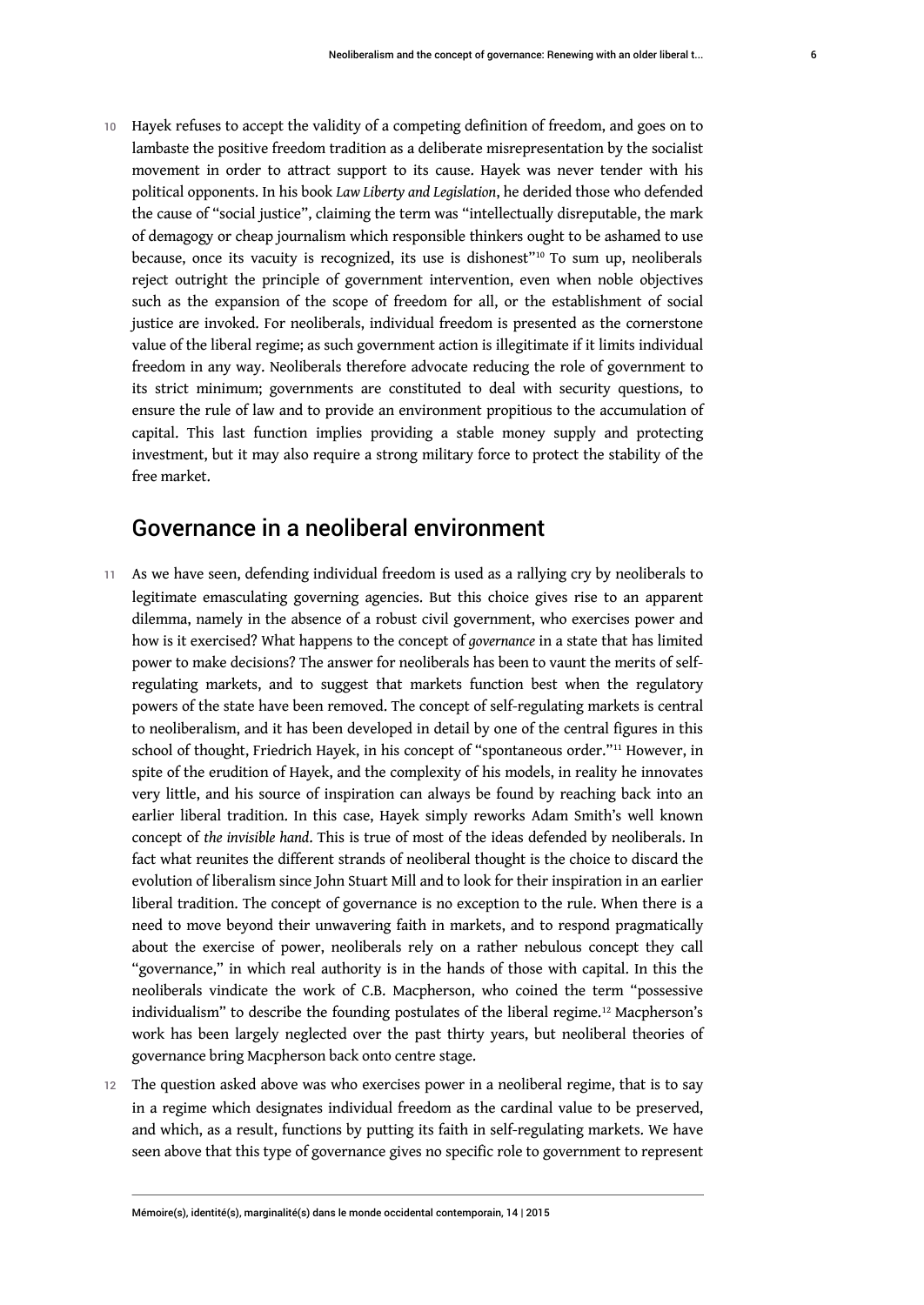the common interest; instead a variety of stakeholders bargain settlements. For neoliberals, governance is thus reduced to the role of managing conflict and organizing negotiation between stakeholders in a free market environment. This concept turns its back on the reformist liberalism that had characterized the post-war consensus. It renews ultimately with the centrality of property rights in John Locke's *Second Treatise of Government*. In Locke's age, and this would remain unquestioned until the mid-19th century, power was the appendage of those with capital. Contemporary neoliberals produce a similar state of affairs: by conceiving a new form of governance which resembles a free-market negotiation between actors, they in effect confiscate power and exclude all of those who have no personal capital at stake. In this type of regime characterized by self-regulating markets, participation in decision-making requires the person to be an economic actor. In other words, without capital there is no access to the locus of power.

<span id="page-7-2"></span><span id="page-7-1"></span><span id="page-7-0"></span>13 In their conception of governance, the neoliberals take us back to a time before classconsciousness had begun to impose changes on the liberal regime. Locke is remembered for legitimating the Glorious Revolution, and later the American Revolution, by establishing the principle that the people retained ultimate power to overthrow a government that acted contrary to their wishes. This might lead us to conclude that Locke had a democratic vision, and hoped to establish a regime in which power was truly exercised by the people. But Locke was far from being concerned with widespread participation in the affairs of the Commonwealth. Locke's activities as a speculator in the slave trade, and as an investor in the Carolinas, where his writing was used to legitimate the conquest and the seizure of the lands held till then by indigenous peoples, should make us wary of his incentive. Locke was in fact most concerned with defending the Nonconformist bourgeoisie in the  $17<sup>th</sup>$  century, the property-owning élite who desired to be protected from the potential tyranny of a powerful monarch who could seize property and limit religious freedom. Defending this group of Non-conformist landowners was the real objective in Locke's *Two Treatises of Government*, and in the wake of the Glorious Revolution, we can say he had achieved his goal: since that time the Monarchy has clearly been relegated to a subservient role with regards to Parliament. But at the time of Locke's writing, the Parliament was far from representing the "people": in 17<sup>th</sup> century England, the franchise and the right to sit as a Member of Parliament were strictly limited to the property-owning class. This was known as the freeholder franchise, which granted the right to vote to those who were owners of a freehold of land valued at 40 shillings a year.  $13$  Thus only a small percentage of the population had access to the English Parliament that vaunted its supremacy with regard to the Monarchy; Parliament represented the property-owning classes alone. The Glorious Revolution thus marks, not the beginning of a true democracy, but instead the advent of the English bourgeoisie. Locke's landed gentry have since been protected from "being subjected to the will or authority of any other man."[14](#page-10-2) But this protection was certainly not obtained by members of the working class, some of whom continued to be excluded from participation in the political process well into the 20<sup>th</sup> century. Macpherson remarks on the slow rate of electoral reform, noting that "in the United Kingdom, as late as 1911, only 59% of adult males had the franchise, that is, had their names on the parliamentary electoral roll."[15](#page-10-3) As for women, they were not granted the vote on an equal basis with men until 1920 in the USA, 1928 in the UK and 1945 in France.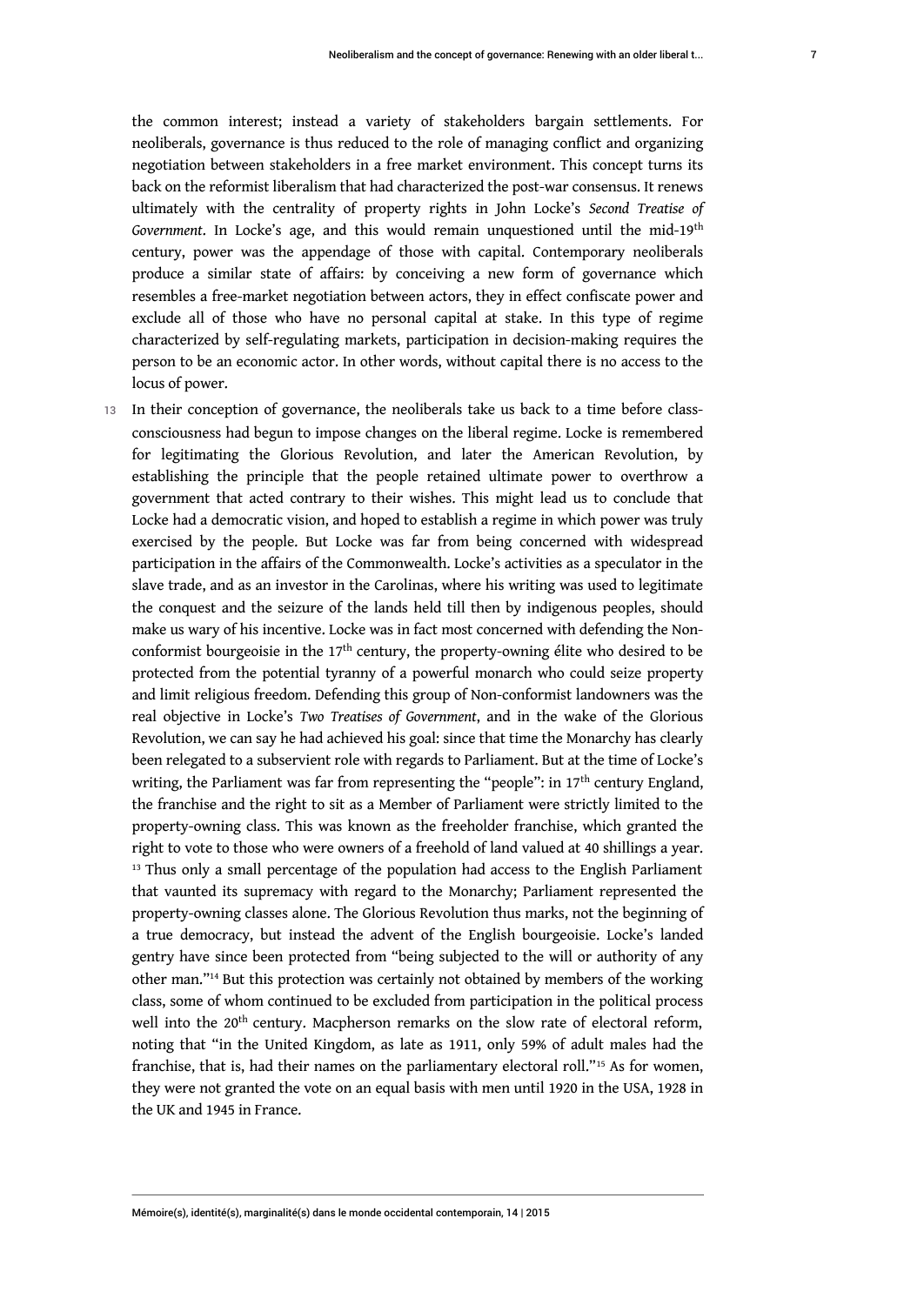14 Neoliberals in the 21st century have no desire to recreate the electoral conditions that prevailed in the 19th century, and to exclude most of the population from the franchise. And yet their model does indeed impose the power of a capital holding class. The trick they employ is to maintain the myth of democracy through regular elections, but to evacuate any real power from the hands of those elected. Because they theorize a regime of self-regulating markets without the need of government, elected officials become simply the agents who ensure the preservation of the rule of law, and the establishment of an environment in which negotiations can take place between competing agents. The question of power is evacuated completely and thrown behind the veil of the neutral market. In this they are again faithful to the father of liberalism, John Locke. Locke is renowned as a central thinker in founding the liberal regime, not only for legitimating the Glorious Revolution and affirming the supremacy of Parliament, but also due to his role in legitimating "the disproportionate and unequal possession of the earth"<sup>[16](#page-10-4)</sup> and in legitimating the accumulation of capital via the specious argument that "gold and silver may be hoarded up without injury to anyone."[17](#page-10-5) It is in these last two achievements that Locke is most useful to contemporary neoliberals. His more noble defence of the ultimate sovereignty of the people to overthrow a tyrannical regime is of little use to Hayek's followers. And it is not likely that proponents would see the neoliberal regime as representing a new form of tyranny, being convinced, in the tradition of Adam Smith, that through the functioning of the invisible hand of the market, the selfish actions of individuals produce beneficial results for the rest of the population.

## <span id="page-8-1"></span><span id="page-8-0"></span>Conclusion

15 Neoliberalism can be seen as a reaction against the Keynesian reformist liberalism that had guided government policy-making during the post-war consensus in the West. Introduced into public policy by Margaret Thatcher in the UK and by Ronald Reagan in the USA in the 1980s, it has now become the dominant form of political economy in the world. Neoliberalism can be seen as a rejection of the whole trajectory of liberal thought undertaken since the mid-19<sup>th</sup> century, starting with the work of John Stuart Mill. The liberal regime, confronted with the threat of class-consciousness, had decided to put its focus on the objective of individual self-realization. This led reformist liberals to believe that it was legitimate to use the power of the state to try to achieve the objective of equal opportunity. Neoliberalism broke away from these initiatives by returning to an earlier liberal tradition that insisted on limited government and self-regulating markets. In the process, neoliberals also reinstated the power relationships that had existed in the 19th century and before: the capital holding classes regained the power that they had been sharing with the elected leaders of the welfare state. The concept of governance came to prominence at the same time as the rise of neoliberalism and this was no accident. Governance as practiced by the neoliberal state reproduces a market model for decisionmaking. Governments become one actor among many, thereby abandoning their reformist liberal role of imposing limits on the capital-holding class, and of representing the general interest, notably as the advocate of equal opportunity. Governance and neoliberalism can be seen as two sides of the same coin: they both contribute to placing power squarely in the hands of those with capital.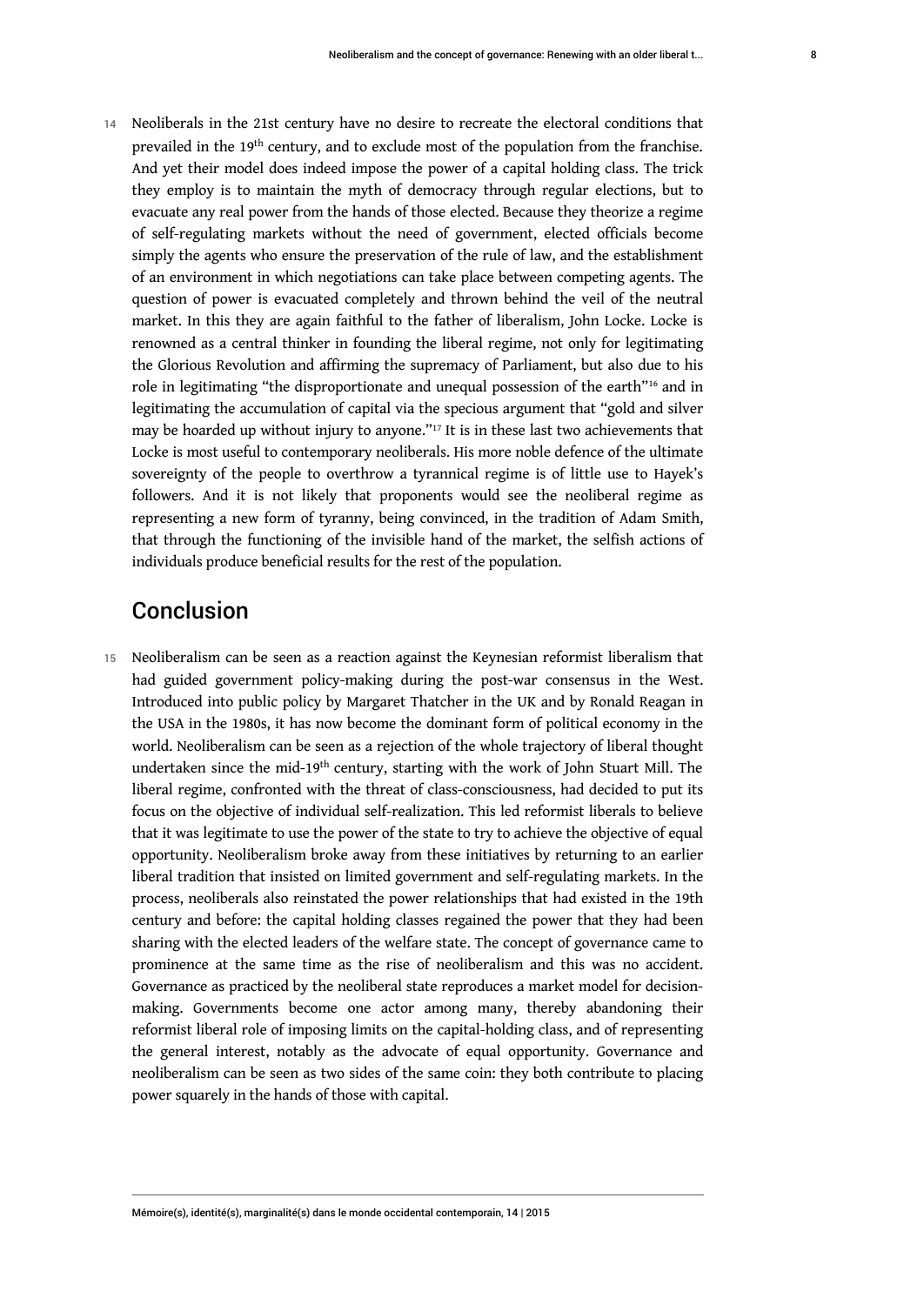#### BIBLIOGRAPHY

Berlin Isaiah (1958) *Four Essays on Liberty*. Oxford: Oxford University Press.

Hartwich Oliver Marc. "Neoliberalism: The Genesis of a Political Swearword," CIS Occasional Paper 114. The Centre for Independent Studies (CIS) 21 May 2009.

Harvey David (2005): *A Brief History of Neoliberalism.* Oxford: Oxford University Press.

Hayek Friedrich (1944) *The Road to Serfdom*. London: Routledge.

Hayek Friedrich (1973) *Law Liberty and Legislation: Volume I: Rules and Order.* Chicago: University of Chicago Press.

Hayek Friedrich (1976) *Law Liberty and Legislation: Volume II: The Mirage of Social Justice*. Chicago: University of Chicago Press.

Hayek Friedrich (1981) *Law Liberty and Legislation: Volume III: The Political Order of a Free People*. Chicago: University of Chicago Press.

Locke John (1690) *The Second Treatise of Government*. Edited, with an Introduction, By C.B. McPherson, Hackett Publishing Company, Indianapolis and Cambridge, 1980.

Macpherson C.B. (1962) *The Theory of Possessive Individualism: From Hobbes to Locke* Oxford: Oxford University Press.

Macpherson C.B. (1977) *The Life and Times of Liberal Democracy*. Oxford: Oxford University Press.

Mill John Stuart (1859) *On Liberty*. London: John Parker and Son.

#### **NOTES**

<span id="page-9-0"></span>**[1.](#page-1-0)** C.B Macpherson. *The Life and Times of Liberal Democracy*. (Oxford: Oxford University Press, 1977).

<span id="page-9-1"></span>**[2.](#page-2-0)** David Harvey *A Brief History of Neoliberalism.* (Oxford: Oxford University Press, 2005). 2

<span id="page-9-2"></span>**[3.](#page-3-0)** Oliver Marc Hartwich. "Neoliberalism: The Genesis of a Political Swearword," CIS Occasional Paper 114. *The Centre for Independent Studies (CIS),* 21 May 2009.

<span id="page-9-3"></span>**[4.](#page-4-0)** Harvey, *op. cit*., 19.

<span id="page-9-4"></span>**[5.](#page-4-1)** *Ibid*., 31.

<span id="page-9-5"></span>**[6.](#page-4-2)** John Stuart Mill *On Liberty*. (London: John Parker and Son, 1859).7.

<span id="page-9-6"></span>**[7.](#page-5-0)** Isaiah Berlin *Four Essays on Liberty*. Oxford: Oxford University Press, 1958). 4-5.

<span id="page-9-7"></span>**[8.](#page-5-1)** *Ibid*., 4.

<span id="page-9-8"></span>**[9.](#page-5-2)** Friedrich Hayek. *The Road to Serfdom*. (London: Routledge, 1944). 25-6

<span id="page-9-9"></span>**[10.](#page-6-0)** Friedrich Hayek. *Law Liberty and Legislation: Volume II: The Mirage of Social Justice*. (Chicago: University of Chicago Press, 1976). 97.

<span id="page-9-10"></span>**[11.](#page-6-1)** Friedrich Hayek. *Law Liberty and Legislation: Volume I: Rules and Order. (*Chicago: University of Chicago Press, 1973).6-16.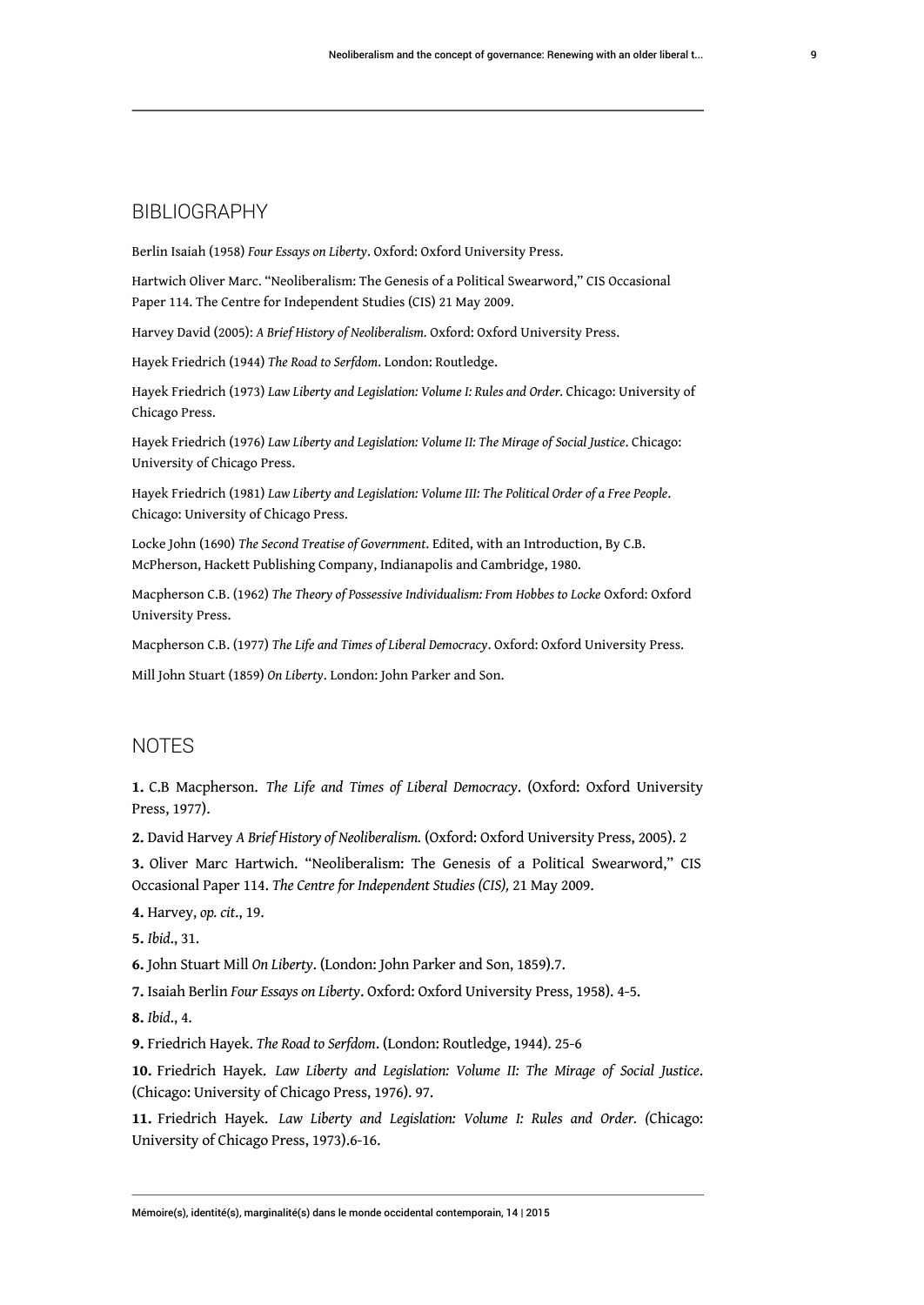<span id="page-10-0"></span>**[12.](#page-6-2)** C.B. Macpherson. *The Theory of Possessive Individualism: From Hobbes to Locke* (Oxford: Oxford University Press, 1962).

<span id="page-10-1"></span>**[13.](#page-7-0)** *Ibid*., 112.

<span id="page-10-2"></span>**[14.](#page-7-1)** John Locke (1690) *The Second Treatise of Government*. (Edited, with an Introduction, By C.B. McPherson, Hackett Publishing Company, Indianapolis and Cambridge, 1980). Section 54.

<span id="page-10-3"></span>**[15.](#page-7-2)** C.B. Macpherson. *The Life and Times of Liberal Democracy*. (Oxford: Oxford University Press, 1977), 49.

<span id="page-10-4"></span>**[16.](#page-8-0)** Locke, *Op.cit*., Section 50.

<span id="page-10-5"></span>**[17.](#page-8-1)** *Ibid*.

#### ABSTRACTS

Neoliberalism, which has become the dominant current in political economy in western liberal democracies, presents itself in opposition to the reformist liberalism of the post-war consensus. The two streams of liberalism are both founded in methodological individualism, but neoliberalism breaks away from its counterpart through its commitment to limited government and through its belief in the inherent value of self-regulating markets. This does not represent an innovation, but instead should be seen as a return to an older liberal tradition. This paper will argue that the concept of governance as defined and put into practice by contemporary western governments meshes perfectly with the key tenets of neoliberalism. By advocating a method of management based on placing a variety of actors in competition, not only does it produce a model reminiscent of the free market, but it also contributes to the neoliberal objective of placing power squarely in the hands of those with capital.

Le néolibéralisme, devenu le courant prédominant en économie politique dans le monde occidental contemporain, s'oppose au modèle libéral réformiste qui a dominé les trente glorieuses. Les deux modèles se fondent sur une méthodologie individualiste, pour laquelle la société est conçue comme étant composée d'individus atomisés en concurrence les uns avec les autres. A partir de cette base, les défenseurs du néolibéralisme se distinguent du fait qu'ils prônent un Etat résolument non-interventionniste, et considèrent que le marché libre s'autorégule de façon naturelle. Ces convictions ne sont pas des innovations, mais elles constituent un retour vers une tradition libérale antérieure. Cet article s'intéresse au concept de gouvernance tel qu'il est défini et pratiqué par les gouvernements occidentaux contemporains ; il avance que ce concept est en parfaite adéquation avec les principes néolibéraux. En prônant un modèle de gestion qui place un ensemble d'agents en concurrence, non seulement la gouvernance produit un modèle calqué sur celui du marché libre, mais il contribue à remettre le pouvoir entre les mains de ceux qui détiennent le capital.